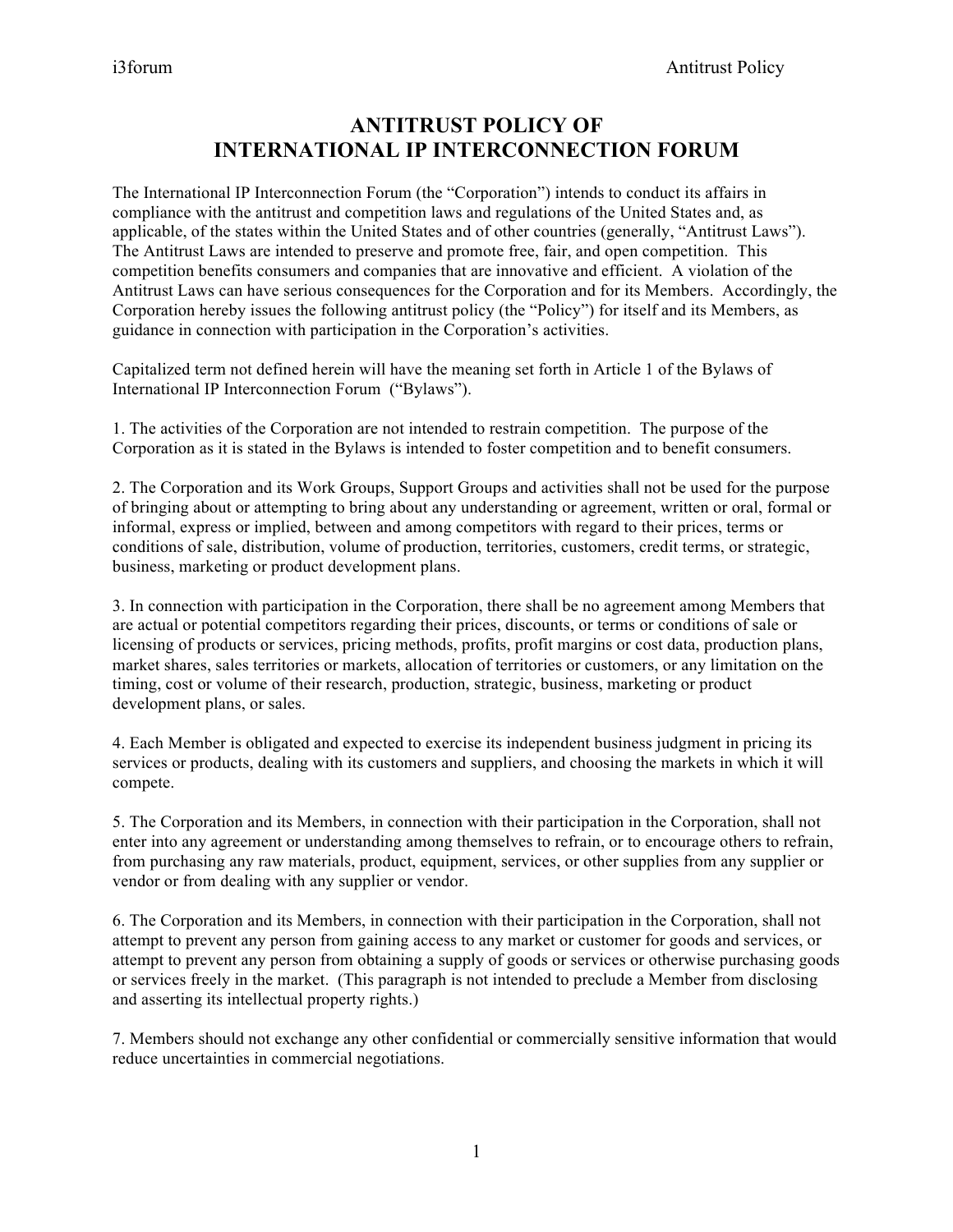8. The qualifications for participation in the Corporation are as established by the Board of Directors of the Corporation. No applicant for participation, which meets the qualifications therefor, shall be denied participation for any anti-competitive purpose. No Member shall be excluded from a Work Group or Support Group for any anticompetitive reason. For clarity, the Corporation may deny participation in accordance with any objective criteria established by the Board of Directors and applied in an evenhanded and neutral manner. Membership in the Corporation is voluntary and there is no penalty for nonparticipation.

9. To the extent that the Corporation recommends, develops, promulgates, approves, or adopts proposed Recommendations or other Deliverables, adherence to such proposed Recommendations or other Deliverables and any external standards referenced therein shall be voluntary on the part of Members, and shall in no way be compelled or coerced by the Corporation, Work Group, Support Group or Member, it being solely a voluntary and unilateral decision on the part of the particular Member or Members as to whether to adhere to or comply with any such proposed Recommendation or other Deliverable or any external standards referenced therein.

10. Any Recommendation or other Deliverables that may be recommended, developed, promulgated, approved, or adopted by the Corporation in order to effectuate its purposes shall be based upon relevant considerations, and shall not be based upon any effort, intention, or purpose to unreasonably reduce or eliminate competition in the sale, supply, and furnishing of products and services.

11. The Corporation and its Work Groups and Support Groups shall not impose sanctions for the violation of, nor shall they enforce compliance with, Recommendations or other Deliverables (or external standards referenced therein) developed, promulgated, approved, or adopted by the Corporation, except that the Corporation may condition use of its trademarks or certification marks on compliance with Recommendations or other Deliverables developed to regulate the use of and to protect such marks. For clarity, such conditions may be predicated on qualifying products and services pursuant to testing or certification procedures that the Corporation may establish, implement, or reference. The Corporation reserves the right to take appropriate action against any person or entity that engages in false or misleading advertising regarding use of or compliance with Recommendations or other Deliverables of the Corporation.

13. The Members recognize that under the First Amendment of the Constitution and the *Noerr-Pennington* doctrine, they have a right to petition the government. This right to petition protects activities directed at any branch of government (executive, legislative or judicial), at any level, for any governmental action the Members genuinely seek, and specifically includes litigation brought to achieve a desired result or coordinated efforts regarding legislation. The Members further recognize that in the exercise of their right to petition they may, through employees and attorneys, confer and collaborate with respect to the litigation or legislation.

14. Each Member hereby assumes responsibility to provide appropriate legal counsel to its representatives acting on such Member's behalf regarding the importance of limiting the scope of their discussions to the topics that relate to the purposes of the Corporation, whether or not such discussions take place during formal meetings, informal gatherings, or otherwise. All of the Corporation's meetings will be scheduled; the Members are not permitted to hold "rump" meetings.

15. Each Member acknowledges that it is imperative that it and its representatives act in a manner that does not violate the Antitrust Laws.

16. This Policy is intended to promote compliance with the Antitrust Laws, not to create duties or obligations beyond what the Antitrust Laws actually require. In the event of inconsistency between any